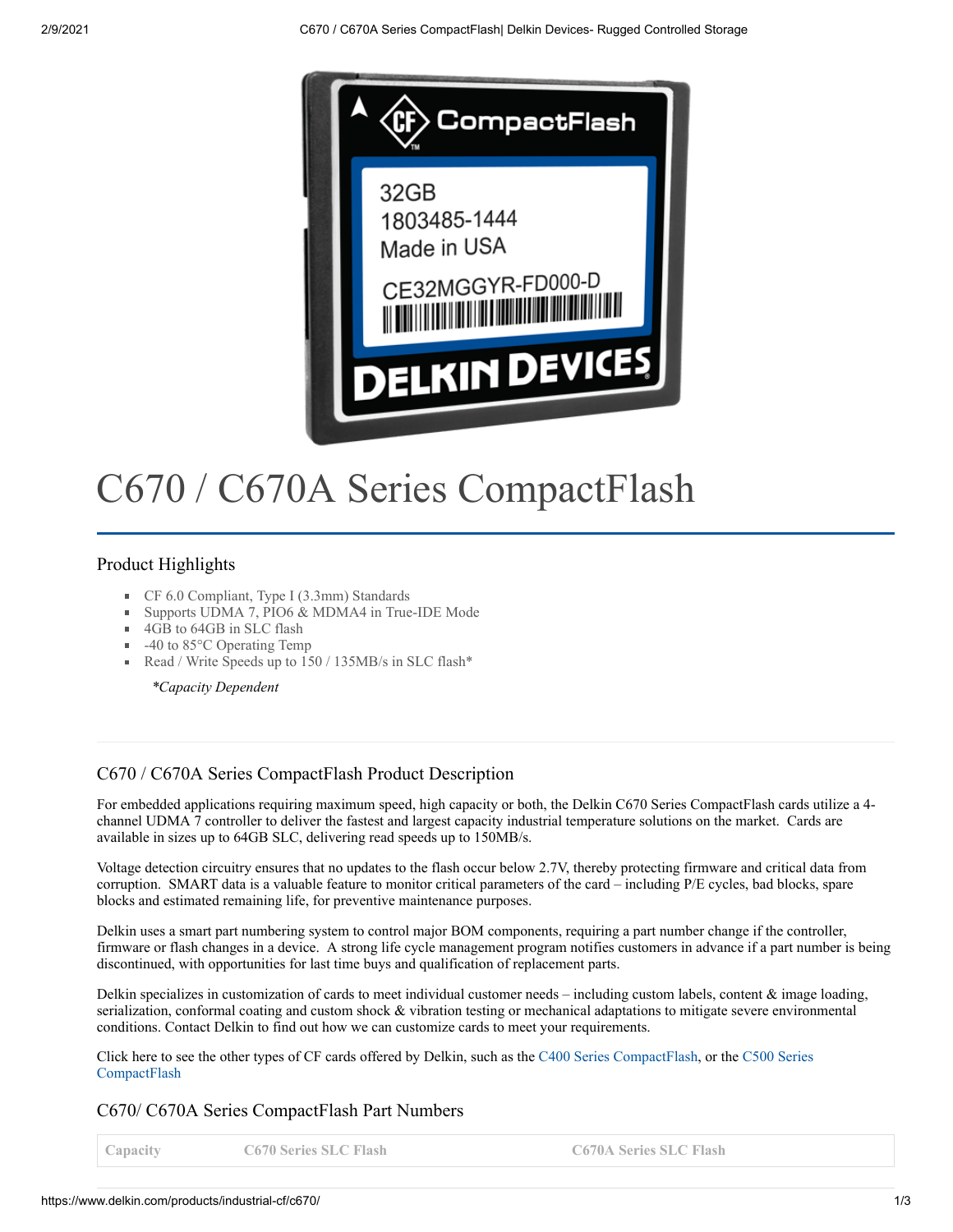2/9/2021 C670 / C670A Series CompactFlash| Delkin Devices- Rugged Controlled Storage

| Capacity | <b>C670 Series SLC Flash</b> | <b>C670A Series SLC Flash</b> |
|----------|------------------------------|-------------------------------|
| 4GB      | CE04TMCVR-FD000-D            | CE04TQHGL-FD000-D             |
|          | CE04TMCVR-F1000-D            | CE04TQHGL-F1000-D             |
|          | CE04TMCVR-XX000-D            | CE04TQHGL-XX000-D             |
|          | CE04TMCVR-X1000-D            | CE04TQHGL-X1000-D             |
| 8GB      | CE08TLQVR-FD000-D            | CE08TQSGL-FD000-D             |
|          | CE08TLQVR-F1000-D            | CE08TQSGL-F1000-D             |
|          | CE08TLQVR-XX000-D            | CE08TQSGL-XX000-D             |
|          | CE08TLQVR-X1000-D            | CE08TQSGL-X1000-D             |
| 16GB     | CE16TGPVR-FD000-D            | CE16TQJGL-FD000-D             |
|          | CE16TGPVR-F1000-D            | CE16TQJGL-F1000-D             |
|          | CE16TGPVR-XX000-D            | CE16TQJGL-XX000-D             |
|          | CE16TGPVR-X1000-D            | CE16TQJGL-FX1000-D            |
| 32GB     | CE32MGGYR-FD000-D            | CE32TNKGL-FD000-D             |
|          | CE32MGGYR-F1000-D            | CE32TNKGL-F1000-D             |
|          | CE32MGGYR-XX000-D            | CE32TNKGL-XX000-D             |
|          | CE32MGGYR-X1000-D            | CE32TNKGL-X1000-D             |
| 64GB     | CE64MGMYR-FD000-D            | CE64TNJGL-FD000-D             |
|          | CE64MGMYR-F1000-D            | CE64TNJGL-F1000-D             |
|          | CE64MGMYR-XX000-D            | CE64TNJGL-XX000-D             |
|          | CE64MGMYR-X1000-D            | CE64TNJGL-X1000-D             |

**ORDER ENGINEERING SAMPLE**

**DOWNLOAD SPEC**

**ASK A QUESTION**

### **[Technical Specifications](https://www.delkin.com/products/industrial-cf/c670/#technical-specifications)**

#### Environment

**Operating Temp**  $-40$  to  $+85^{\circ}$ C

**Storage Temp**  $-50$  to  $+100^{\circ}$ C